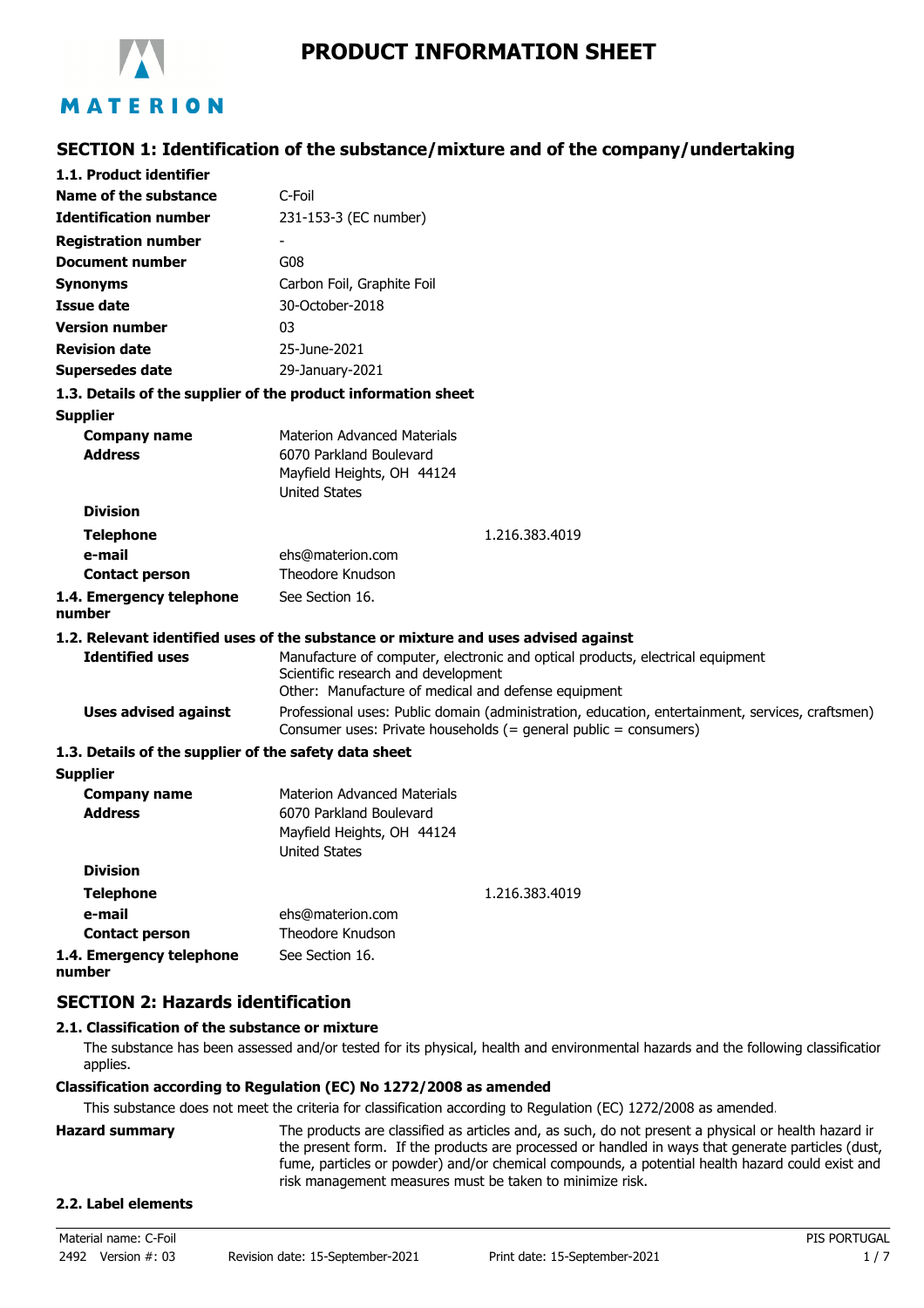| Label according to Regulation (EC) No. 1272/2008 as amended |                                                                                                   |  |
|-------------------------------------------------------------|---------------------------------------------------------------------------------------------------|--|
| <b>Hazard pictograms</b>                                    | None.                                                                                             |  |
| Signal word                                                 | None.                                                                                             |  |
| <b>Hazard statements</b>                                    | The substance does not meet the criteria for classification.                                      |  |
| <b>Precautionary statements</b>                             |                                                                                                   |  |
| <b>Prevention</b>                                           | Observe good industrial hygiene practices.                                                        |  |
| <b>Response</b>                                             | Wash hands after handling.                                                                        |  |
| <b>Storage</b>                                              | Store away from incompatible materials.                                                           |  |
| <b>Disposal</b>                                             | Dispose of waste and residues in accordance with local authority requirements.                    |  |
| <b>Supplemental label</b><br>information                    | For further information, please contact the Product Stewardship Department at $+1.216.383.4019$ . |  |
| 2.3. Other hazards                                          | Not a PBT or vPvB substance or mixture.                                                           |  |

# **SECTION 3: Composition/information on ingredients**

#### **3.1. Substances**

#### **General information**

| <b>Chemical name</b> | $\frac{0}{0}$                            | No.                    | CAS-No. / EC REACH Registration No. Index No. |                          | <b>Notes</b> |
|----------------------|------------------------------------------|------------------------|-----------------------------------------------|--------------------------|--------------|
| Carbon               | 100                                      | 7440-44-0<br>231-153-3 | $\overline{\phantom{0}}$                      | $\overline{\phantom{a}}$ |              |
|                      | <b>Classification:</b> Self-heat. 2;H252 |                        |                                               |                          |              |

### **SECTION 4: First aid measures**

| <b>General information</b>                                                               | Ensure that medical personnel are aware of the material(s) involved, and take precautions to<br>protect themselves. |  |  |
|------------------------------------------------------------------------------------------|---------------------------------------------------------------------------------------------------------------------|--|--|
| 4.1. Description of first aid measures                                                   |                                                                                                                     |  |  |
| <b>Inhalation</b>                                                                        | Move to fresh air. Call a physician if symptoms develop or persist.                                                 |  |  |
| <b>Skin contact</b>                                                                      | Wash off with soap and water. Get medical attention if irritation develops and persists.                            |  |  |
| Eye contact                                                                              | Rinse with water. Get medical attention if irritation develops and persists.                                        |  |  |
| <b>Ingestion</b>                                                                         | Rinse mouth. Get medical attention if symptoms occur.                                                               |  |  |
| 4.2. Most important<br>symptoms and effects, both<br>acute and delayed                   | Under normal conditions of intended use, this material does not pose a risk to health.                              |  |  |
| 4.3. Indication of any<br>immediate medical attention<br>and special treatment<br>needed | Treat symptomatically.                                                                                              |  |  |

# **SECTION 5: Firefighting measures**

| <b>General fire hazards</b>                                                                | No unusual fire or explosion hazards noted.                                                |  |
|--------------------------------------------------------------------------------------------|--------------------------------------------------------------------------------------------|--|
| 5.1. Extinguishing media<br>Suitable extinguishing<br>media                                | Water fog. Foam. Dry chemical powder. Carbon dioxide (CO2).                                |  |
| Unsuitable extinguishing<br>media                                                          | Do not use water as an extinguisher.                                                       |  |
| 5.2. Special hazards arising<br>from the substance or<br>mixture                           | This product is not flammable.                                                             |  |
| 5.3. Advice for firefighters<br><b>Special protective</b><br>equipment for<br>firefighters | Wear suitable protective equipment.                                                        |  |
| <b>Special firefighting</b><br>procedures                                                  | Use water spray to cool unopened containers.                                               |  |
| <b>Specific methods</b>                                                                    | Use standard firefighting procedures and consider the hazards of other involved materials. |  |
| $CPCTTANC.$ A saidental valence means una                                                  |                                                                                            |  |

### **SECTION 6: Accidental release measures**

#### **6.1. Personal precautions, protective equipment and emergency procedures**

For non-emergency **Keep unnecessary personnel away. For personal protection, see section 8 of the PIS. personnel**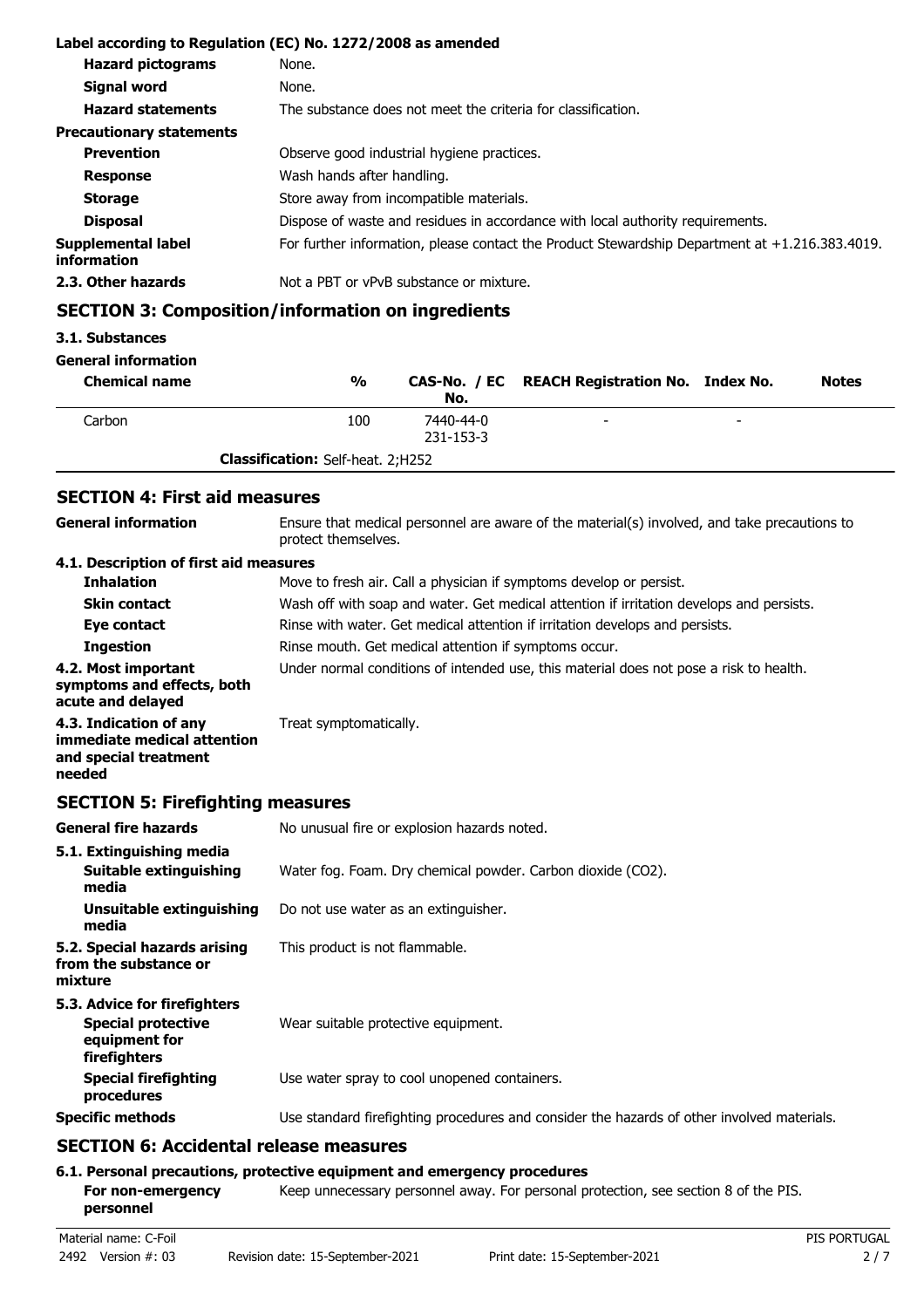| As supplied, this product poses no special release issues.<br>For emergency<br>responders |                                                                                                   |
|-------------------------------------------------------------------------------------------|---------------------------------------------------------------------------------------------------|
| <b>6.2. Environmental</b><br>precautions                                                  | Not relevant, due to the form of the product.                                                     |
| 6.3. Methods and material for<br>containment and cleaning up                              | Stop the flow of material, if this is without risk.                                               |
| 6.4. Reference to other<br>sections                                                       | For personal protection, see section 8 of the PIS. For waste disposal, see section 13 of the PIS. |

## **SECTION 7: Handling and storage**

| 7.1. Precautions for safe<br>handling                                   | Minimise dust generation and accumulation. Observe good industrial hygiene practices. |
|-------------------------------------------------------------------------|---------------------------------------------------------------------------------------|
| 7.2. Conditions for safe<br>storage, including any<br>incompatibilities | Store in a closed container away from incompatible materials.                         |
| 7.3. Specific end use(s)                                                | Not relevant.                                                                         |

# **SECTION 8: Exposure controls/personal protection**

#### **8.1. Control parameters**

#### **Occupational exposure limits**

#### **Portugal. VLEs. Norm on occupational exposure to chemical agents (NP 1796)**

| <b>Material</b>                                      | <b>Type</b>                                                                                                                                                                                                                                                                                                                                                                                            | <b>Value</b> | <b>Form</b>          |  |
|------------------------------------------------------|--------------------------------------------------------------------------------------------------------------------------------------------------------------------------------------------------------------------------------------------------------------------------------------------------------------------------------------------------------------------------------------------------------|--------------|----------------------|--|
| C-Foil                                               | <b>TWA</b>                                                                                                                                                                                                                                                                                                                                                                                             | 2 mg/m $3$   | Respirable fraction. |  |
| <b>Components</b>                                    | <b>Type</b>                                                                                                                                                                                                                                                                                                                                                                                            | <b>Value</b> | <b>Form</b>          |  |
| Carbon (CAS 7440-44-0)                               | <b>TWA</b><br>$2$ mg/m $3$                                                                                                                                                                                                                                                                                                                                                                             |              | Respirable fraction. |  |
| <b>Biological limit values</b>                       | No biological exposure limits noted for the ingredient(s).                                                                                                                                                                                                                                                                                                                                             |              |                      |  |
| <b>Recommended monitoring</b><br>procedures          | Follow standard monitoring procedures.                                                                                                                                                                                                                                                                                                                                                                 |              |                      |  |
| Derived no effect levels<br>(DNELs)                  | Not available.                                                                                                                                                                                                                                                                                                                                                                                         |              |                      |  |
| <b>Predicted no effect</b><br>concentrations (PNECs) | Not available.                                                                                                                                                                                                                                                                                                                                                                                         |              |                      |  |
| 8.2. Exposure controls                               |                                                                                                                                                                                                                                                                                                                                                                                                        |              |                      |  |
| <b>Appropriate engineering</b><br>controls           | Good general ventilation (typically 10 air changes per hour) should be used. Ventilation rates should<br>be matched to conditions. If applicable, use process enclosures, local exhaust ventilation, or other<br>engineering controls to maintain airborne levels below recommended exposure limits. If exposure<br>limits have not been established, maintain airborne levels to an acceptable level. |              |                      |  |
|                                                      | Individual protection measures, such as personal protective equipment                                                                                                                                                                                                                                                                                                                                  |              |                      |  |
| <b>General information</b>                           | Personal protection equipment should be chosen according to the CEN standards and in discussion<br>with the supplier of the personal protective equipment.                                                                                                                                                                                                                                             |              |                      |  |
| Eye/face protection                                  | Wear safety glasses with side shields (or goggles).                                                                                                                                                                                                                                                                                                                                                    |              |                      |  |
| <b>Skin protection</b>                               |                                                                                                                                                                                                                                                                                                                                                                                                        |              |                      |  |
| - Hand protection                                    | Wear protective gloves.                                                                                                                                                                                                                                                                                                                                                                                |              |                      |  |
| - Other                                              | Wear suitable protective clothing.                                                                                                                                                                                                                                                                                                                                                                     |              |                      |  |
| <b>Respiratory protection</b>                        | In case of insufficient ventilation, wear suitable respiratory equipment.                                                                                                                                                                                                                                                                                                                              |              |                      |  |
| <b>Thermal hazards</b>                               | Wear appropriate thermal protective clothing, when necessary.                                                                                                                                                                                                                                                                                                                                          |              |                      |  |
| <b>Hygiene measures</b>                              | Always observe good personal hygiene measures, such as washing after handling the material and<br>before eating, drinking, and/or smoking. Routinely wash work clothing and protective equipment to<br>remove contaminants.                                                                                                                                                                            |              |                      |  |
| <b>Environmental exposure</b><br>controls            | Environmental manager must be informed of all major releases.                                                                                                                                                                                                                                                                                                                                          |              |                      |  |

# **SECTION 9: Physical and chemical properties**

#### **9.1. Information on basic physical and chemical properties**

| Dark grey. |
|------------|
|            |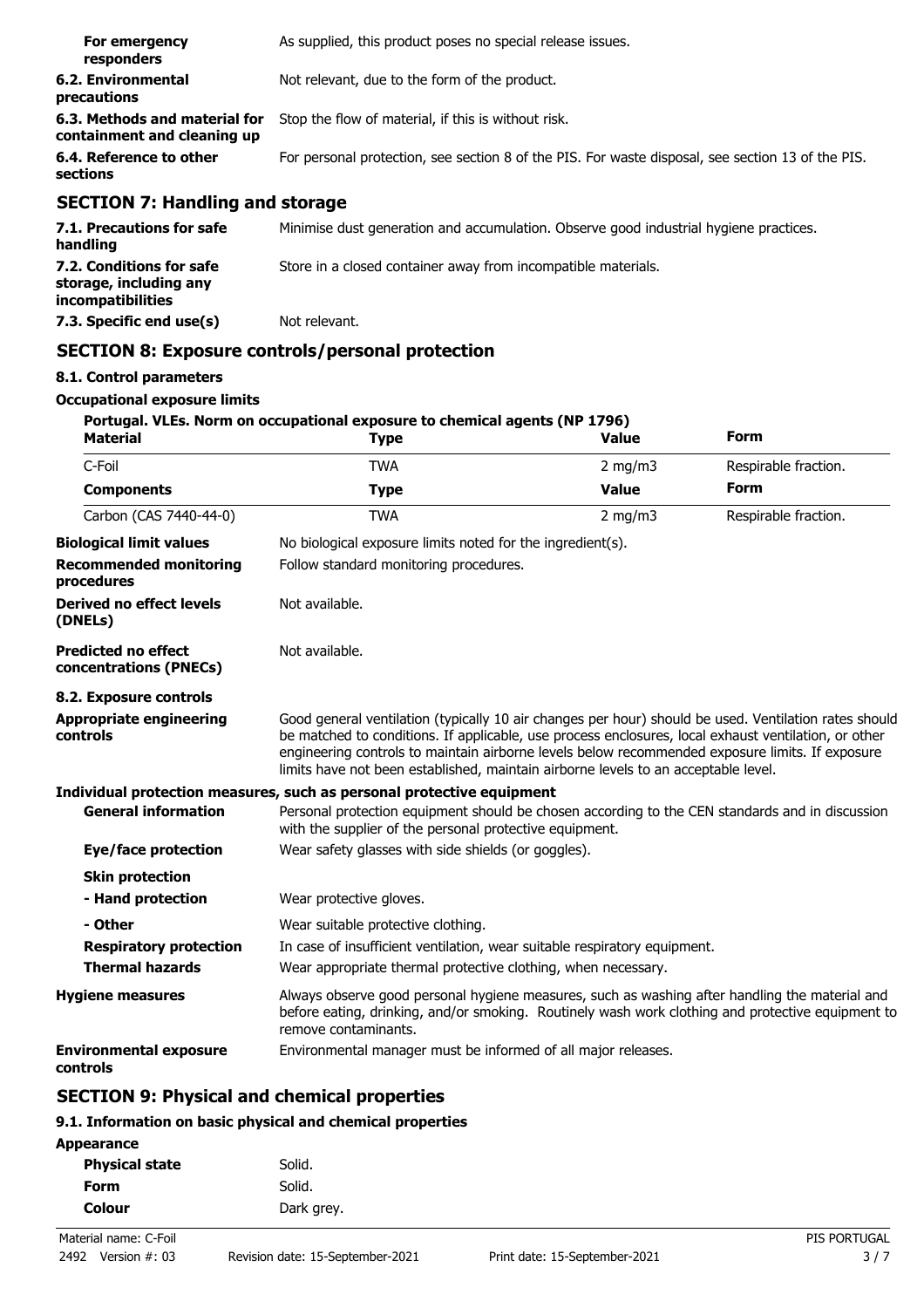| Odour                                              | None.                       |
|----------------------------------------------------|-----------------------------|
| <b>Odour threshold</b>                             | Not applicable.             |
| pH                                                 | Not applicable.             |
| <b>Melting point/freezing point</b>                | 3500 °C (6332 °F) estimated |
| Initial boiling point and<br>boiling range         | Not applicable.             |
| <b>Flash point</b>                                 | Not applicable.             |
| <b>Evaporation rate</b>                            | Not applicable.             |
| Flammability (solid, gas)                          | None known.                 |
| Upper/lower flammability or explosive limits       |                             |
| Flammability limit - lower Not applicable.<br>(%)  |                             |
| <b>Flammability limit -</b><br>upper $(% )$        | Not applicable.             |
| <b>Explosive limit - lower (</b><br>%)             | Not applicable.             |
| <b>Explosive limit - lower (</b><br>%) temperature | Not applicable.             |
| <b>Explosive limit - upper</b><br>(%)              | Not applicable.             |
| <b>Explosive limit - upper (</b><br>%) temperature | Not applicable.             |
| <b>Vapour pressure</b>                             | Not applicable.             |
| <b>Vapour density</b>                              | Not applicable.             |
| <b>Relative density</b>                            | Not applicable.             |
| Solubility(ies)                                    |                             |
| Solubility (water)                                 | Insoluble                   |
| <b>Partition coefficient</b><br>(n-octanol/water)  | Not applicable.             |
| <b>Auto-ignition temperature</b>                   | Not applicable.             |
| <b>Decomposition temperature</b>                   | Not applicable.             |
| <b>Viscosity</b>                                   | Not applicable.             |
| <b>Explosive properties</b>                        | Not explosive.              |
| <b>Oxidising properties</b>                        | Not oxidising.              |
| 9.2. Other information                             |                             |
| <b>Explosive limit</b>                             | Not applicable.             |
| <b>Molecular formula</b>                           | C                           |
| <b>Molecular weight</b>                            | 12,01 g/mol                 |
| <b>SECTION 10: Stability and reactivity</b>        |                             |

| 10.1. Reactivity                            | The product is stable and non-reactive under normal conditions of use, storage and transport. |
|---------------------------------------------|-----------------------------------------------------------------------------------------------|
| 10.2. Chemical stability                    | Material is stable under normal conditions.                                                   |
| 10.3. Possibility of hazardous<br>reactions | No dangerous reaction known under conditions of normal use.                                   |
| 10.4. Conditions to avoid                   | Contact with incompatible materials.                                                          |
| 10.5. Incompatible materials                | Chlorine.                                                                                     |
| 10.6. Hazardous<br>decomposition products   | No hazardous decomposition products are known.                                                |

# **SECTION 11: Toxicological information**

| <b>General information</b>               | Occupational exposure to the substance or mixture may cause adverse effects. |  |  |  |
|------------------------------------------|------------------------------------------------------------------------------|--|--|--|
| Information on likely routes of exposure |                                                                              |  |  |  |
| <b>Inhalation</b>                        | No adverse effects due to inhalation are expected.                           |  |  |  |
| <b>Skin contact</b>                      | No adverse effects due to skin contact are expected.                         |  |  |  |
| Eye contact                              | Not likely, due to the form of the product.                                  |  |  |  |
|                                          |                                                                              |  |  |  |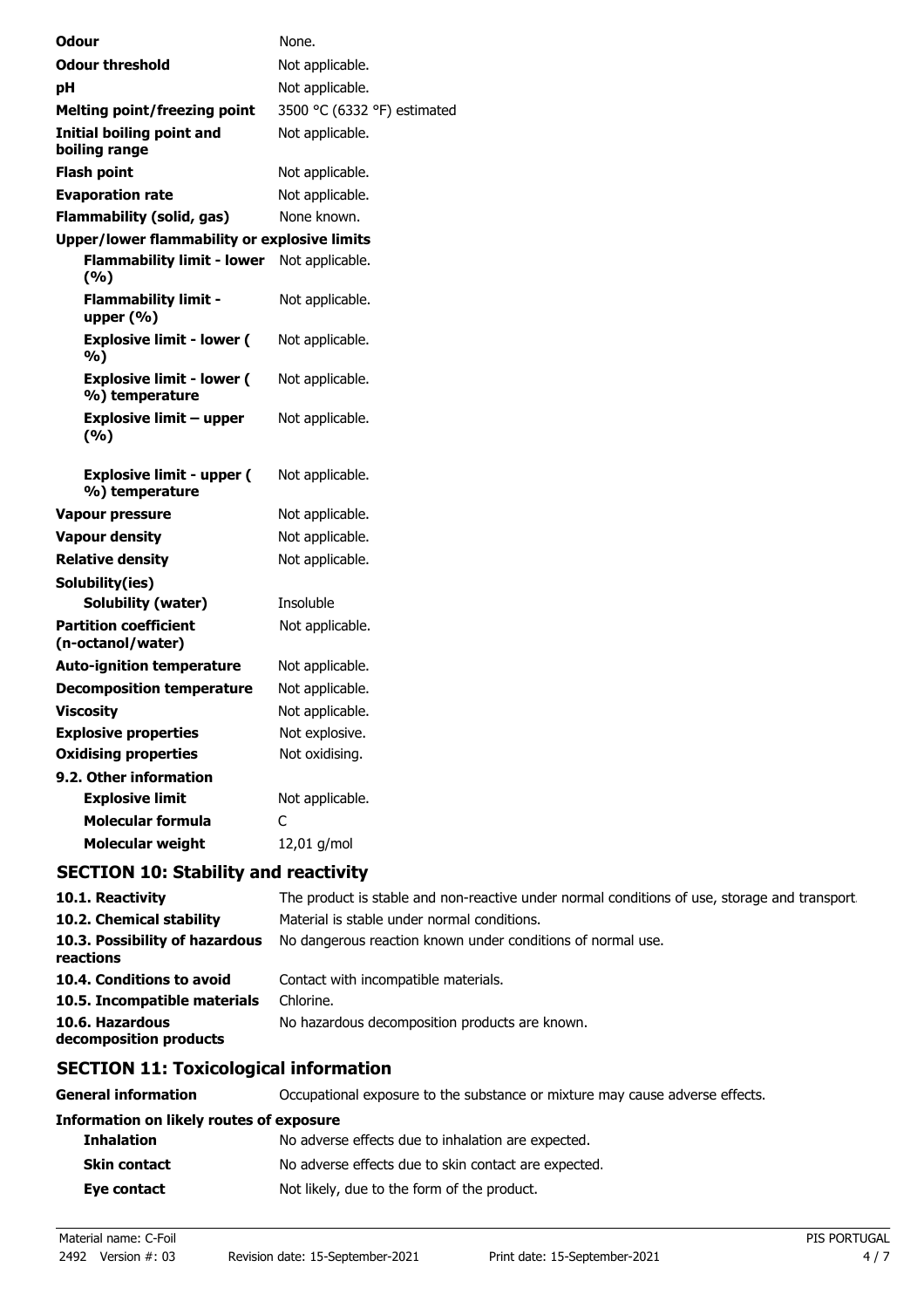| <b>Ingestion</b>                                             | May cause discomfort if swallowed. However, ingestion is not likely to be a primary route of<br>occupational exposure. |                                                                                                                                                                                                      |  |
|--------------------------------------------------------------|------------------------------------------------------------------------------------------------------------------------|------------------------------------------------------------------------------------------------------------------------------------------------------------------------------------------------------|--|
| <b>Symptoms</b>                                              | None known.                                                                                                            |                                                                                                                                                                                                      |  |
| 11.1. Information on toxicological effects                   |                                                                                                                        |                                                                                                                                                                                                      |  |
| <b>Acute toxicity</b>                                        | Not known.                                                                                                             |                                                                                                                                                                                                      |  |
| <b>Components</b>                                            | <b>Species</b>                                                                                                         | <b>Test Results</b>                                                                                                                                                                                  |  |
| Carbon (CAS 7440-44-0)                                       |                                                                                                                        |                                                                                                                                                                                                      |  |
| <b>Acute</b>                                                 |                                                                                                                        |                                                                                                                                                                                                      |  |
| Oral                                                         |                                                                                                                        |                                                                                                                                                                                                      |  |
| LD50                                                         | Rat                                                                                                                    | $>10000$ mg/kg                                                                                                                                                                                       |  |
|                                                              | * Estimates for product may be based on additional component data not shown.                                           |                                                                                                                                                                                                      |  |
| <b>Skin corrosion/irritation</b>                             | Not likely, due to the form of the product.                                                                            |                                                                                                                                                                                                      |  |
| Serious eye damage/eye<br>irritation                         | Not likely, due to the form of the product.                                                                            |                                                                                                                                                                                                      |  |
| <b>Respiratory sensitisation</b>                             | Not a respiratory sensitizer.                                                                                          |                                                                                                                                                                                                      |  |
| <b>Skin sensitisation</b>                                    | Not a skin sensitiser.                                                                                                 |                                                                                                                                                                                                      |  |
| <b>Germ cell mutagenicity</b>                                | Based on available data, the classification criteria are not met.                                                      |                                                                                                                                                                                                      |  |
| Carcinogenicity                                              | This product is not considered to be a carcinogen by IARC, ACGIH, NTP, or OSHA.                                        |                                                                                                                                                                                                      |  |
| <b>Reproductive toxicity</b>                                 | Not classified.                                                                                                        |                                                                                                                                                                                                      |  |
| <b>Specific target organ toxicity</b><br>- single exposure   | Not classified.                                                                                                        |                                                                                                                                                                                                      |  |
| <b>Specific target organ toxicity</b><br>- repeated exposure | Not classified.                                                                                                        |                                                                                                                                                                                                      |  |
| <b>Aspiration hazard</b>                                     | Not an aspiration hazard.                                                                                              |                                                                                                                                                                                                      |  |
| Mixture versus substance<br>information                      | No information available.                                                                                              |                                                                                                                                                                                                      |  |
| <b>Other information</b>                                     | This product has no known adverse effect on human health.                                                              |                                                                                                                                                                                                      |  |
| <b>SECTION 12: Ecological information</b>                    |                                                                                                                        |                                                                                                                                                                                                      |  |
| 12.1. Toxicity                                               | is not possible.                                                                                                       | Due to partial or complete lack of data the classification for hazardous to the aquatic environment,                                                                                                 |  |
| 12.2. Persistence and<br>degradability                       |                                                                                                                        |                                                                                                                                                                                                      |  |
| 12.3. Bioaccumulative<br>potential                           | No data available.                                                                                                     |                                                                                                                                                                                                      |  |
| <b>Partition coefficient</b><br>n-octanol/water (log Kow)    | Not available.                                                                                                         |                                                                                                                                                                                                      |  |
| <b>Bioconcentration factor (BCF)</b>                         | Not available.                                                                                                         |                                                                                                                                                                                                      |  |
| 12.4. Mobility in soil                                       | No data available.                                                                                                     |                                                                                                                                                                                                      |  |
| 12.5. Results of PBT and<br><b>vPvB</b> assessment           | Not a PBT or vPvB substance or mixture.                                                                                |                                                                                                                                                                                                      |  |
| 12.6. Other adverse effects                                  |                                                                                                                        | No other adverse environmental effects (e.g. ozone depletion, photochemical ozone creation<br>potential, endocrine disruption, global warming potential) are expected from this component.           |  |
| <b>SECTION 13: Disposal considerations</b>                   |                                                                                                                        |                                                                                                                                                                                                      |  |
| 13.1. Waste treatment methods                                |                                                                                                                        |                                                                                                                                                                                                      |  |
| <b>Residual waste</b>                                        | instructions).                                                                                                         | Dispose of in accordance with local regulations. Empty containers or liners may retain some product<br>residues. This material and its container must be disposed of in a safe manner (see: Disposal |  |
| <b>Contaminated packaging</b>                                | disposal.                                                                                                              | Since emptied containers may retain product residue, follow label warnings even after container is<br>emptied. Empty containers should be taken to an approved waste handling site for recycling or  |  |
| <b>EU waste code</b>                                         | disposal company.                                                                                                      | The Waste code should be assigned in discussion between the user, the producer and the waste                                                                                                         |  |

| Disposal | Collect and reclaim or dispose in sealed containers at licensed waste disposal site. |
|----------|--------------------------------------------------------------------------------------|

**methods/information Special precautions** Dispose in accordance with all applicable regulations.

Material name: C-Foil PIS PORTUGAL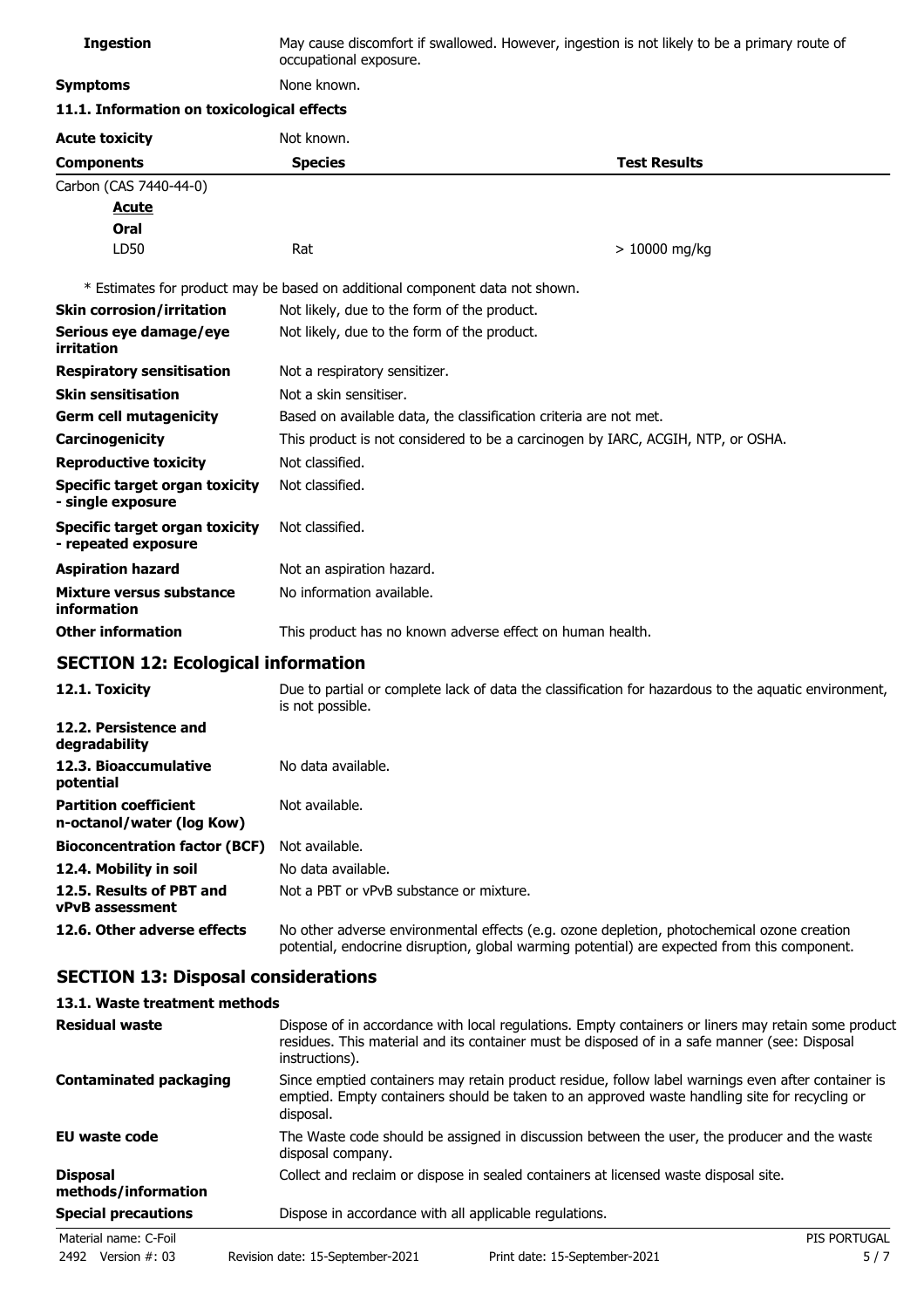# **SECTION 14: Transport information**

#### **ADR**

14.1. - 14.6.: Not regulated as dangerous goods. **RID**

14.1. - 14.6.: Not regulated as dangerous goods.

# **ADN**

14.1. - 14.6.: Not regulated as dangerous goods.

#### **IATA**

14.1. - 14.6.: Not regulated as dangerous goods.

#### **IMDG**

14.1. - 14.6.: Not regulated as dangerous goods.

# **SECTION 15: Regulatory information**

**15.1. Safety, health and environmental regulations/legislation specific for the substance or mixture**

#### **EU regulat**

| EU regulations                      |                                                                                                                     |
|-------------------------------------|---------------------------------------------------------------------------------------------------------------------|
|                                     | Regulation (EC) No. 1005/2009 on substances that deplete the ozone layer, Annex I and II, as amended                |
| Not listed.                         |                                                                                                                     |
| Not listed.                         | Regulation (EU) 2019/1021 On persistent organic pollutants (recast), as amended                                     |
| amended                             | Regulation (EU) No. 649/2012 concerning the export and import of dangerous chemicals, Annex I, Part 1 as            |
| Not listed.                         |                                                                                                                     |
| amended                             | Regulation (EU) No. 649/2012 concerning the export and import of dangerous chemicals, Annex I, Part 2 as            |
| Not listed.                         |                                                                                                                     |
| amended                             | Regulation (EU) No. 649/2012 concerning the export and import of dangerous chemicals, Annex I, Part 3 as            |
| Not listed.                         |                                                                                                                     |
| Not listed.                         | Regulation (EU) No. 649/2012 concerning the export and import of dangerous chemicals, Annex V as amended            |
|                                     | Regulation (EC) No. 166/2006 Annex II Pollutant Release and Transfer Registry, as amended                           |
| Carbon (CAS 7440-44-0)              |                                                                                                                     |
|                                     | Regulation (EC) No. 1907/2006, REACH Article 59(10) Candidate List as currently published by ECHA                   |
| Not listed.                         |                                                                                                                     |
| <b>Authorisations</b>               |                                                                                                                     |
|                                     | Regulation (EC) No. 1907/2006, REACH Annex XIV Substances subject to authorization, as amended                      |
| Not listed.                         |                                                                                                                     |
| <b>Restrictions on use</b>          |                                                                                                                     |
| amended                             | Regulation (EC) No. 1907/2006, REACH Annex XVII Substances subject to restriction on marketing and use as           |
| Not listed.                         |                                                                                                                     |
| mutagens at work, as amended.       | Directive 2004/37/EC: on the protection of workers from the risks related to exposure to carcinogens and            |
| Not listed.                         |                                                                                                                     |
| <b>Other EU regulations</b>         |                                                                                                                     |
|                                     | Directive 2012/18/EU on major accident hazards involving dangerous substances, as amended                           |
| Not listed.                         |                                                                                                                     |
| <b>Other regulations</b>            | The product is classified and labelled in accordance with Regulation (EC) 1272/2008 (CLP<br>Regulation) as amended. |
| <b>National regulations</b>         | Follow national regulation for work with chemical agents.                                                           |
| 15.2. Chemical safety<br>assessment | No Chemical Safety Assessment has been carried out.                                                                 |

# **SECTION 16: Other information**

| <b>List of abbreviations</b> | Not available. |
|------------------------------|----------------|
| <b>References</b>            | Not available. |